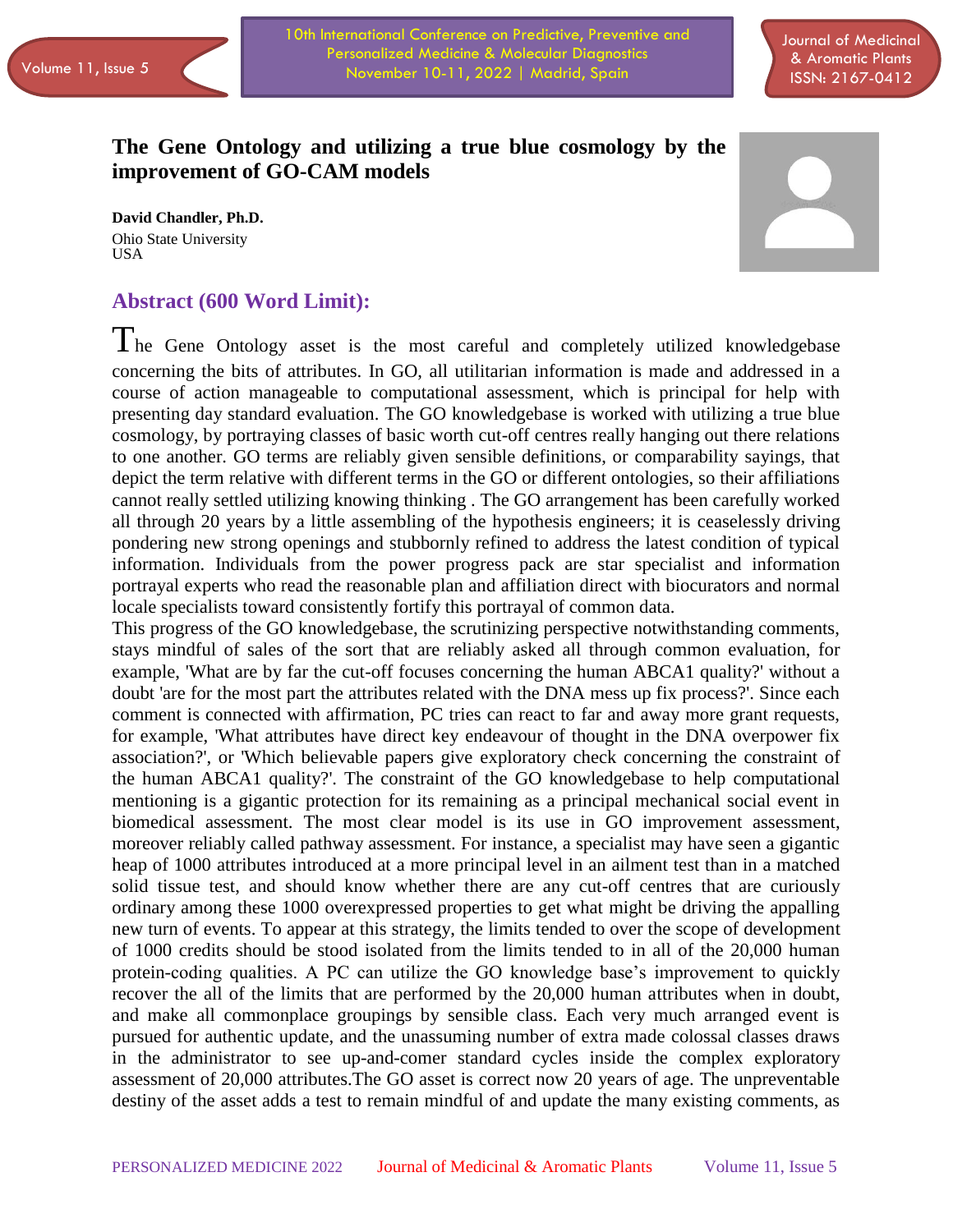10th International Conference on Predictive, Preventive and Personalized Medicine & Molecular Diagnostics Volume 11, Issue 5 (November 10-11, 2022 | Madrid, Spain Collection Communications of the USSN: 2167-0412

interminable the disclosures free have become absolutely more careful, or were rethought or cleared. We have focused in on it to see and address upset and obsolete heritage comments to ensure that GO re-appearances of ceaselessly reflect current information.

### **Importance of Research (200 Word Limit):**

We have taken on various techniques to manage this test. Regardless, to guarantee consistency and quality, GO biocurators meet continually for getting sorted out, foundation of explanation works with, and worked with outline of the unequivocal spaces of science. we have progressed epic undertakings to join explanation audit with hypothesis empowers, exploiting accepted changes to the cosmology to explain term definitions, expected use, and bearing comment rehearses with supervisors. Also, quality interest is played out for what it's worth, both computationally, to guarantee comments are liberal, and truly, to guarantee they really address the exploratory findings. We have seen that potentially the most fundamental procedure for arranging quality control and consistency is the phylogenetic construction. At first made to initiate comments from likely ward on qualities to developmentally related attributes in different species, the phylogenetic viewpoint gives a bound together perspective on all focal comments inside a developmentally related protein family, permitting guardians to overall all the more sufficiently track down oddity comments . In same, the improvement of GO-CAM models has been valuable in seeing conflicting explanation rehearses, and has given freedoms to engage consortium-wide comment rules. Another astuteness that arose is that more settled comments from segregated phenotypic experiences, taken outside of other reasonable information, constantly don't give interest of direct relationship of a quality in a brand name outlined effort. Suffering irregularities are seen, they are addressed to the contributing party for check and change as proper.

### **Biography (150-200 Word Limit):**

Dr. David Chandler is a teacher of physiology at the Ohio State University, USA. Dr. David Chandler is similarly on staff at the University of Michiganfor Genetic Medicine. He has focused on various pieces of down problem all through the past 25 years. He is at present the principal specialist of the Down Syndrome Cognition Project, which investigates the mixes of characteristics in one's genetic establishment that might provoke the tendency for the DS effect on be basically outrageous and why progression works differently in one has DS than if one doesn't. Dr. David Chandler and his lab use chromosome planning in ES cells to make portrayed portion lopsidedness to limit the characteristics adding to these irregularities and to test directly hypotheses stressed Down condition "fundamental regions" on human chromosome 21. Dr. David Chandler acknowledged his B.S. from Bowling Green State University in 1975 and his Ph.D. from the University of Maryland in 1983. His postdoctoral work happened at Johns Hopkins University and he joined the labor force in 1983.Among various qualifications, Dr. David Chandler was allowed the Sisley-Lejeune Award for Translational Research in Intellectual Disabilities in 2012.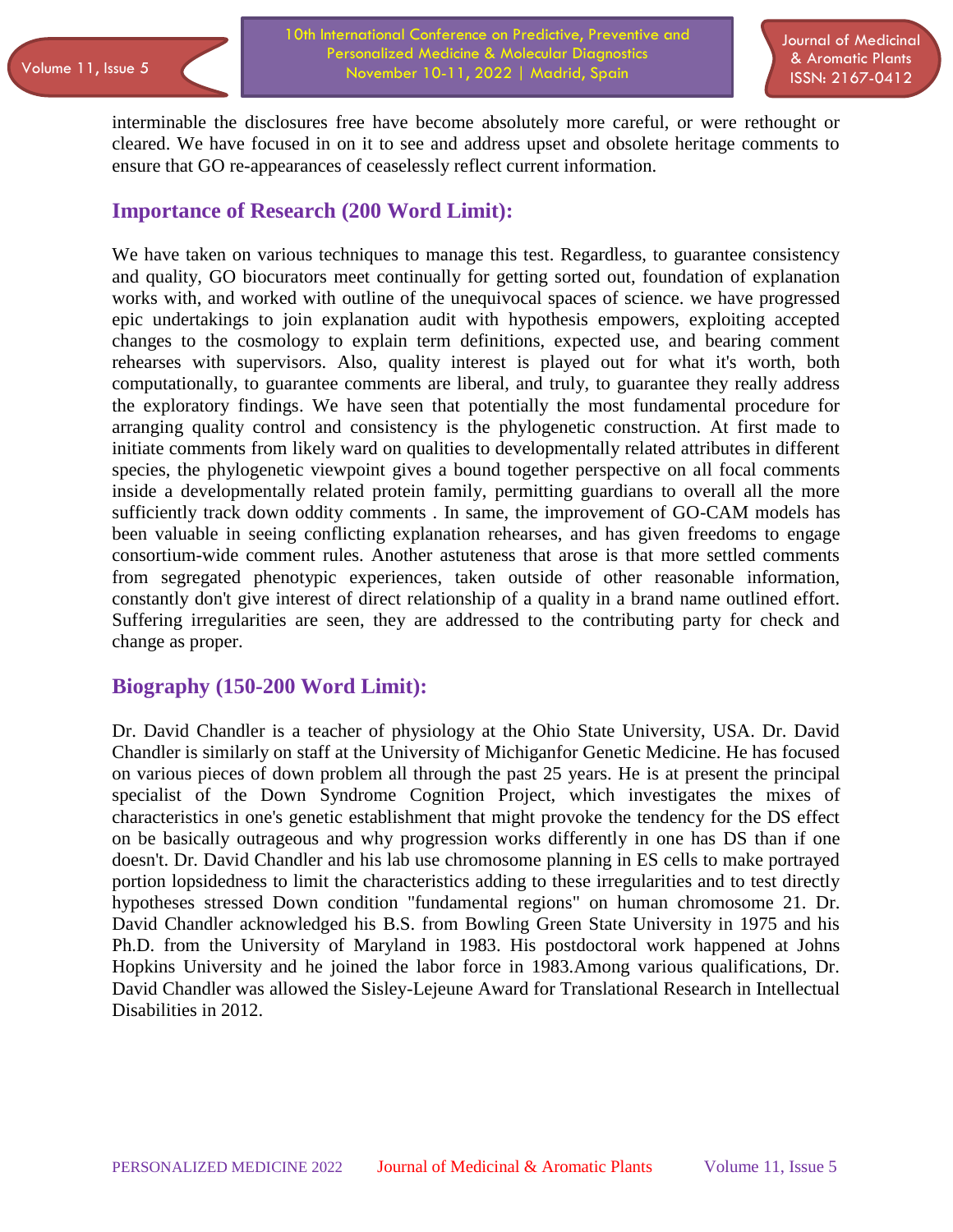10th International Conference on Predictive, Preventive and Personalized Medicine & Molecular Diagnostics Volume 11, Issue 5 (November 10-11, 2022 | Madrid, Spain Collection Communications of the USSN: 2167-0412

Journal of Medicinal & Aromatic Plants

### **Information of Institute/ University/ Laboratory :(200 Word Limit)**

 as first among a public foundation and fourth all around in the world.The Ohio State University, consistently Ohio State, OSU, or tOSU, is a public land-grant research school in Columbus, Ohio. The lead of the University System of Ohio, it is considered a Public Ivy, and has been situated by major institutional rankings as among the best state financed schools in the United States. Set up in 1870 as the state's property grant school and the tenth school in Ohio with the Morrill Act of 1862, Ohio State was at first known as the Ohio Agricultural and Mechanical College and focused in on various cultivating and mechanical trains anyway it shaped into an exhaustive school under the heading of then-Governor and later U.S. president Rutherford B. Hayes, and in 1878 the Ohio General Assembly passed a law changing the name to "the Ohio State University" and broadening the degree of the school. Affirmation standards fixed and ended up being essentially more explicit all through the 2000s and 2010s.Ohio State's political hypothesis office and staff have gigantically added to the turn of events and headway of the constructivist and realist schools of overall relations; a 2004 LSE survey situated the program



#### **References (15-20):**

[1. Ashburner M, Ball CA, Blake JA,](https://www.longdom.org/medicinal-aromatic-plants/archive.html)  [Botstein D, Butler H, Cherry JM, Davis AP,](https://www.longdom.org/medicinal-aromatic-plants/archive.html)  [Dolinski K, Dwight SS, Eppig JT, Harris](https://www.longdom.org/medicinal-aromatic-plants/archive.html)  [MA. Gene ontology: tool for the unification](https://www.longdom.org/medicinal-aromatic-plants/archive.html)  [of biology. Nature](https://www.longdom.org/medicinal-aromatic-plants/archive.html) genetics. 2000 May; 25(1): 25-9.

2. Gene Ontology Consortium. The gene ontology resource: 20 years and still GOing strong. Nucleic acids research. 2019 Jan 8;47(D1):D330-8.

3. Botstein D, Cherry JM, Ashburner M, Ball CA, Blake JA, Butler H, Davis AP, Dolinski K, Dwight SS, Eppig JT. Gene Ontology: tool for the unification of biology. Nat genet. 2000 May;25(1):25-9.

4. Gene Ontology Consortium. Expansion of the Gene Ontology knowledgebase and resources. Nucleic acids research. 2017 Jan 4;45(D1):D331-8.

5. Smith B, Williams J, Steffen SK. The ontology of the gene ontology. InAMIA Annual Symposium Proceedings 2003 (Vol.

2003, p. 609). American Medical Informatics Association.

6. Doms A, Schroeder M. GoPubMed: exploring PubMed with the gene ontology. Nucleic acids research. 2005 Jul 1;33(suppl\_2):W783-6.

7. Supek F, Bošnjak M, Škunca N, Šmuc T. REVIGO summarizes and visualizes long lists of gene ontology terms. PloS one. 2011 Jul 18;6(7):e21800.

[8. Du Plessis L, Škunca N, Dessimoz C. The](https://www.longdom.org/medicinal-aromatic-plants/)  what, where, how and why of gene [ontology—a primer for bioinformaticians.](https://www.longdom.org/medicinal-aromatic-plants/)  [Briefings in bioinformatics. 2011 Nov](https://www.longdom.org/medicinal-aromatic-plants/)  [1;12\(6\):723-35.](https://www.longdom.org/medicinal-aromatic-plants/)

9. Klopfenstein DV, Zhang L, Pedersen BS, Ramírez F, Vesztrocy AW, Naldi A, Mungall CJ, Yunes JM, Botvinnik O, Weigel M, Dampier W. GOATOOLS: A Python library for Gene Ontology analyses. Scientific reports. 2018 Jul 18;8(1):1-7.